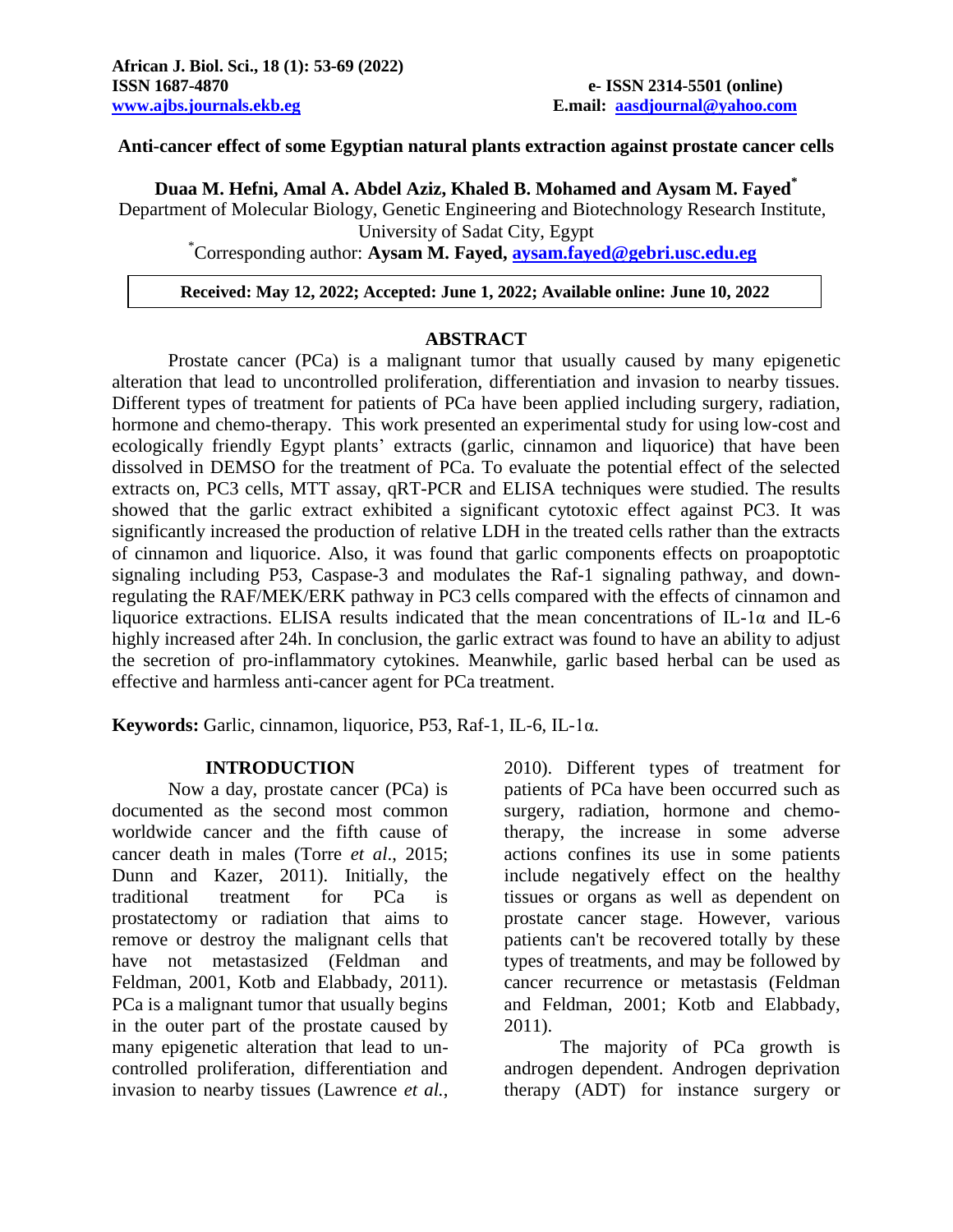gonadotropin-releasing hormone (GnRH) analog treatment is that the main therapeutic and dramatically operative intervention for the treatment of androgen dependent PCa (ADPC) in placing patients with tumors in retardation (Huggins, 1978). Nevertheless, after this medical care, most of these PCa patients step by step become androgen independent, in progress, metastasize and resist to ADT within about 13–24 months accompanied with the increase in prostatespecific antigen (PSA) level. Siegel *et al*. (2017) mentioned that the failure of ADT treatment is responsible for the ∼27,000 metastatic PCa deaths in the United States of America annually.

In recent years, many natural products and extracts have been scientifically investigated in vitro or in vivo and used as potential anti-prostate cancer agents (diet and nutrition) who have been considered as an active preventive strategy for cancer. A group of dietary natural products have been also shown a potential role in prevention and treatment of cancers (Zheng *et al*., 2016; Zhou *et al.,* 2016; Zhang *et al.,* 2016 & 2015;Li *et al*., 2013). There is a tendency to use natural products acted as treatment for PCa because of their safety, low toxicity and anti-oxidant properties (Georgios *et al.,* 2016). Moreover, fruits usually enriched with polyphenols giving them advantages to have great antioxidant activity which may help in reducing the risk of cancer (Li *et al.,* 2013 & 2016; Fu *et al*., 2011 & 2010; Xia *et al*., 2010).

Egyptians over 3500 years ago used garlic (*Allium sativum*) as a treatment solution for some tumors (Block, 1985). Furthermore, it has been used in folk medicine to treat a variety of diseases (Yun *et al*., 2014). Some garlic ingredients such as saponins and phenols have positive antioxidant effects. The garlic compounds can hinder tumor proliferation by controlling

DNA repair and cell cycle regulation (Doll, 1992). Liquorice is a popular sweetener and a dryness quencher in many food products particularly in Middle East. It possesses effective pharmacological activities such as anti- cancer (Kuramoto *et al*., 2017). Its root contains variety of oils, alkaloids, poly saccharides, phenolic acid and flavonoids. Also, it is a source of proteins, amino acids, mineral salts such as calcium, sodium (Wang *et al*., 2015; Zhixin *et al*., 2021;Yang *et al*., 2016) .

A scientific outline and data of future prospects are necessary to facilitate additional chemical and medicine studies for anti-prostate cancer agents. Consequently, the present work aims to study the using of dietary natural products and their bioactive compounds in reducing the deterioration caused by PCa in cell lines. In addition, herbal based materials could be used as effective and safe anti-cancer agent. Also, garlic, liquorice, and cinnamon extracts were investigated the ability to adjust the secretion of pro-inflammatory cytokines.

### **MATERIALS AND METHODS 1. Preparation of herbal extracts:**

The used materials were smooth powder of garlic, liquorice, and cinnamon. To prepare the plants extraction, 10 mg of the raw materials were carefully crouched and sterilized with ethanol 75% and was kept drying at room temperature. Each sterilized extraction was dissolved in 1 mL dimethyl sulfoxide (DMSO) to get the final concentration of 100  $\mu$ g/ $\mu$ l. The final extraction was incubated at 4°C until used.

To plant extracts for GCMS and HPLC analysis was obtained from UGC Pharma Co. (Badr city, Cairo governorate, Egypt). The preparation procedures were: 1kg of used plants was macerated for 48 h in a mixture of water and ethanol (100% con.) with a ratio of 20: 80. After that, the prepared mixture was heated in thermal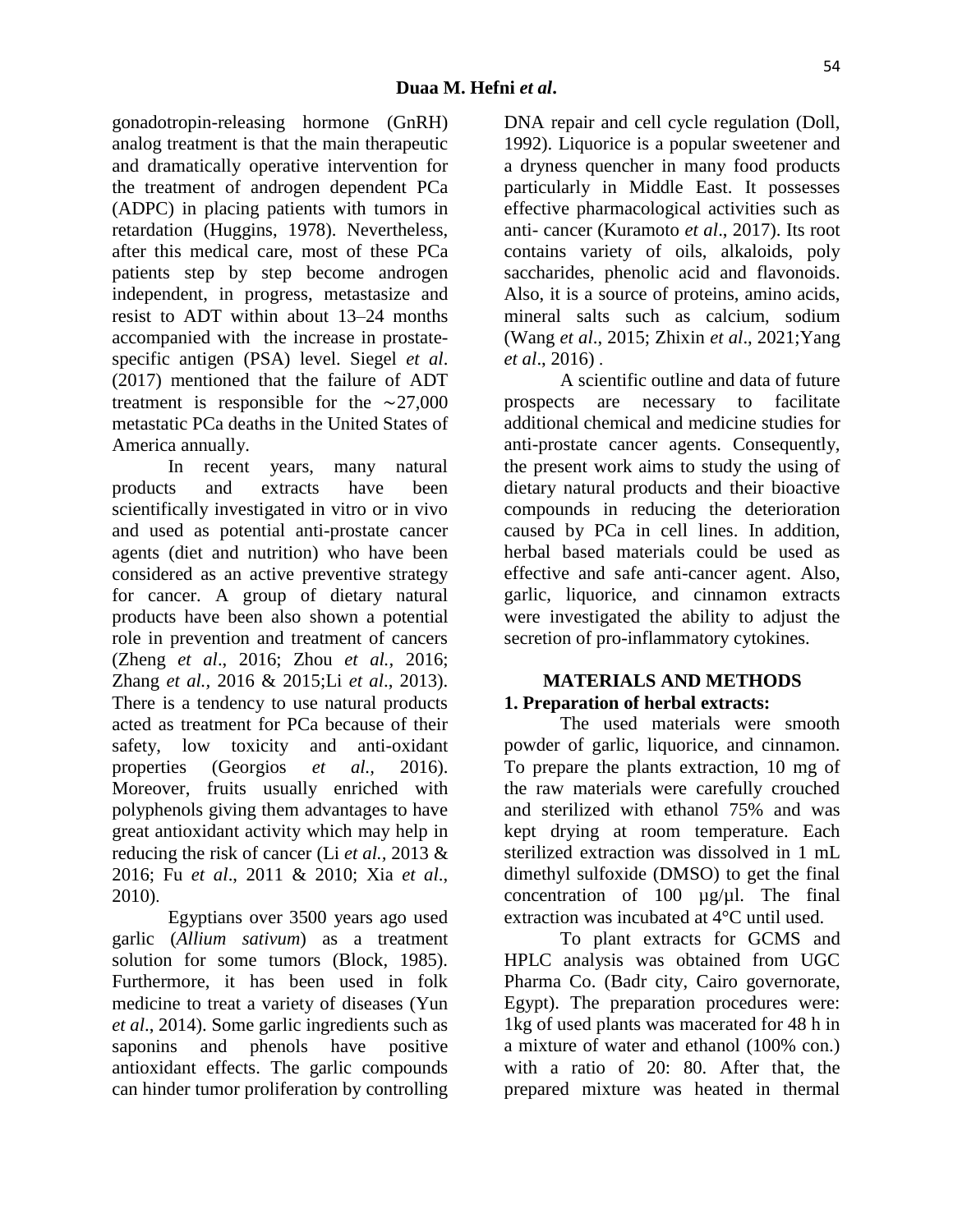stainless-steel tank at about 70°C for 6-7 h until reaching the concentration of 5% measured by refractometer concentration tester. The obtained liquid was cooled at room temperature, filtered, and preserved materials (2g from sodium methylparaben and 1g from sodium propyl paraben) were added.

# **2. Tests and instruments:**

The fine chemical compositions of garlic, cinnamon and liquorice ethanol extracts were examined.

### **2.1 Gas chromatography mass spectrometry (GC-MS) analysis:**

The chemical composition of the prepared liquids of garlic, cinnamon and liquorice were performed using Trace GC-TSQ Mass Spectrometer (Thermo Scientific, Austin, Tx, USA) equipped with a direct capillary column TG-5MS. The constituents were identified by comparison of their mass spectra with those of WILEY 09 and NIST 14 mass spectral database.

# **2.2 High performance liquid chromatograph (HPLC) analysis:**

The content of garlic, cinnamon and liquorice liquids was quantitatively measured by high performance liquid chromatography (HPLC) (**El-Fadl** *et al.,* **2021)**. The used HPLC (Agilent 1100) is composed of a quaternary pump and a UV/V as a detector. Phenolic and flavonoid compounds were determined.

# **3. Cell lines:**

The used prostate cancer cells (PC3 cell line) were provided from National Cancer Institute (NCIE), Cairo, Egypt. The cells were grown in RPMI media supplemented with 4 mM L-glutamine, 4 mM sodium pyruvate, and 5% of heattreated bovine serum albumin (BSA). The normal hepatocytes were grown in RPMI

media that contains 4 mM L-glutamine and 10% BSA. All cell lines were incubated at  $37^{\circ}$ C with 5% CO<sub>2</sub> condition (Khalil *et al.*, 2017; Abd El Maksoud *et al.*, 2019). The imaging of cultured cells was determined by using inverted microscopy with a Zeiss A-Plan 10X.

# **4. Cytotoxic concentration 50% (CC50):**

The prepared extracts were tested for their cytotoxic effect and the potential  $CC_{50}$ in PC3 cells line was calculated. Therefore, the cells were cultured in 96-well plates in a density of  $10x10^3$ cells/well and were incubated in  $CO<sub>2</sub>$  incubator at  $37^{\circ}$ C. The cells were treated with different concentrations of each of the investigated plant extract (0.1-10 mg/mL) followed by overnight incubation. The cell viability rate and cytotoxic concentration were monitored by using colorimetric assay MTT (3-(4,5 dimethylthiazol-2-yl)-2,5-diphenyltetrazolium bromide) cell growth kit (Sigma-Aldrich, Germany) based on the amount of formazan dye which has been determined by measuring absorbance at 570 nm.

# **5. Lactate dehydrogenase (LDH) production:**

LDH assay kit (Abc-65393) was used to measure LDH production in the fluid media that collected from cultured-treated cells. It was determined according to the manufacture procedures; 100µl of lysed cells was incubated with 100µl LDH reaction mix for 30 min at room temperature. LDH activity was measured by a plate reader at OD450 nm. The relative LDH production was calculated by dividing the mean values of treated cells on the mock values and indicated by fold change (Khalil, 2012; Khalil *et al.*, 2019).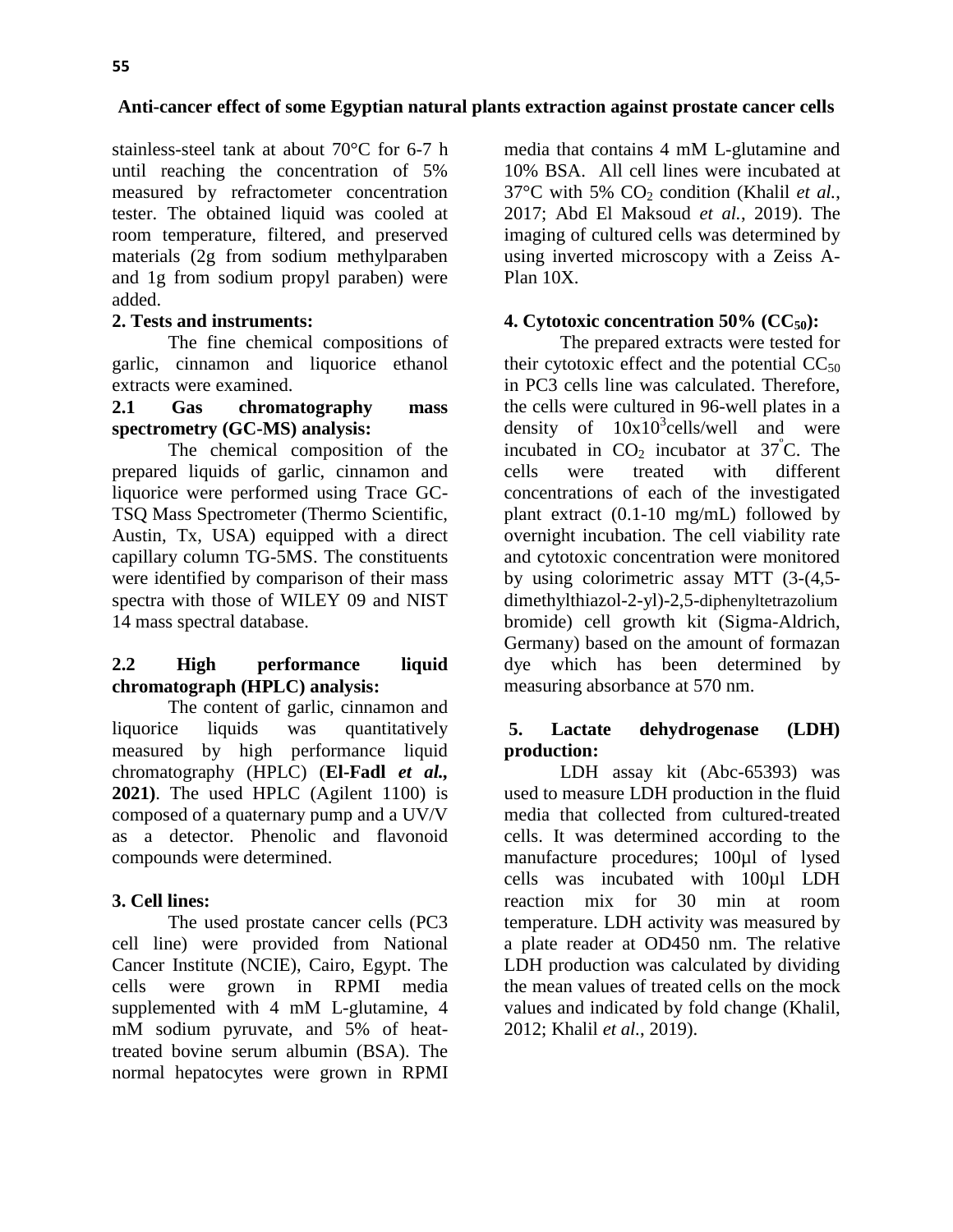### **6. Enzyme-linked immunosorbent assay (ELISA):**

ELISA assay was used for the quantification analysis of the released interleukin-6 (IL-6) and IL-1 $\alpha$  using human ELISA kits (Abcam 46042 and Abcam 46028, respectively). PC3 cells cultured in 96-well plates were overnight incubated. Then the cells were treated with either 500 µg/mL of each indicated extract followed by incubation periods of 0, 6, 12, 24, 36 and 48h. At each time point, the cells were lysed using 1X cell lysis buffer (Invitrogen, USA) then 100 µl of the lysed cells were transferred into the ELISA plate reader and were incubated for 2 h at room temperature (RT) with 100 µl control solution and 50µl 1X biotinylated antibody. Then after, 100 µl of 1X streptavidin-HRP solution was added to each well of samples and incubated for 30 min in the dark place. 100 µl of the chromogen TMB substrate solution was added to each samples well and incubated for 15 min at RT away from the light. Finally, 100 µL stop solution was added to each well of samples to stop the reaction. The absorbance of each well was measured at 450 nm (Khalil *et al.,* 2017; Khalil *et al.*, 2020).

# **7. Quantitative real time PCR (qRT-PCR):**

The genes expression quantification was analyzed by using qRT-PCR in which the cellular total RNA was obtained using TriZol (Invitrogen, USA) and was purified by using RNA purification kit (Invitrogen, USA). Complementary DNA (cDNA) was synthesized from 1 μg of total RNA using M-MLV reverse transcriptase (Promega, USA). The mRNA expression of Raf-1, P53, and Casp3 were analyzed by using QuantiTect-SYBR-Green PCR Kit (Qiagen, USA). The specific primers of the used genes are listed in Table (1).

The housekeeping glyceraldehyde 3 phosphate dehydrogenase (GAPDH) mRNA expression level was used for normalization in the real-time PCR data analysis. The PCR reaction system conatined 10 µl SYBR green,  $0.25$  µl RNase inhibitor  $(25 \text{ U/µl})$ ,  $0.2$ μM of each primer, 2 μL of synthesized cDNA, and nuclease-free water up to a final volume of 25 μL. The PCR was used at conditions of 94°C for 5 min, 35 cycles (94 $\rm{°C}$  for 30 sec, 60 $\rm{°C}$  for 15 sec, 72 $\rm{°C}$  for 30 sec) (Khalil *et al*., 2019; El-Fadl *et al*., 2021).

| <b>Description</b>     | Primer sequences (5'-3')     |
|------------------------|------------------------------|
| Raf-1-sense            | <b>TTTCCTGGATCATGTTCCCCT</b> |
| Raf-1 antisense        | <b>ACTTTGGTGCTACAGTGCTCA</b> |
| P53-sense              | <b>GCGAGCACTGCCCAACAACA</b>  |
| P53-antisense          | GGTCACCGTCTTGTTGTCCT         |
| Casp3-sense            | GGACAGCAGTTACAAAATGGATTA     |
| Casp3-antisense        | CGGCAGGCCTGAATGATGAAG        |
| <b>GAPDH-sense</b>     | TGGCATTGTGGAAGGGCTCA         |
| <b>GAPDH-antisense</b> | TGGATGCAGGGATGATGTTCT        |

**Table (1): Oligonucleotides primer sequences used for mRNA quantification of the studied genes.**

#### **8. Data analysis:**

 All the manuscript enclsed histogrames and charts were illustereted by

the Microsoft Excel. Delta-Delta Ct analysis was used in the quantification analysis of mRNA delivered from qRT-PCR assay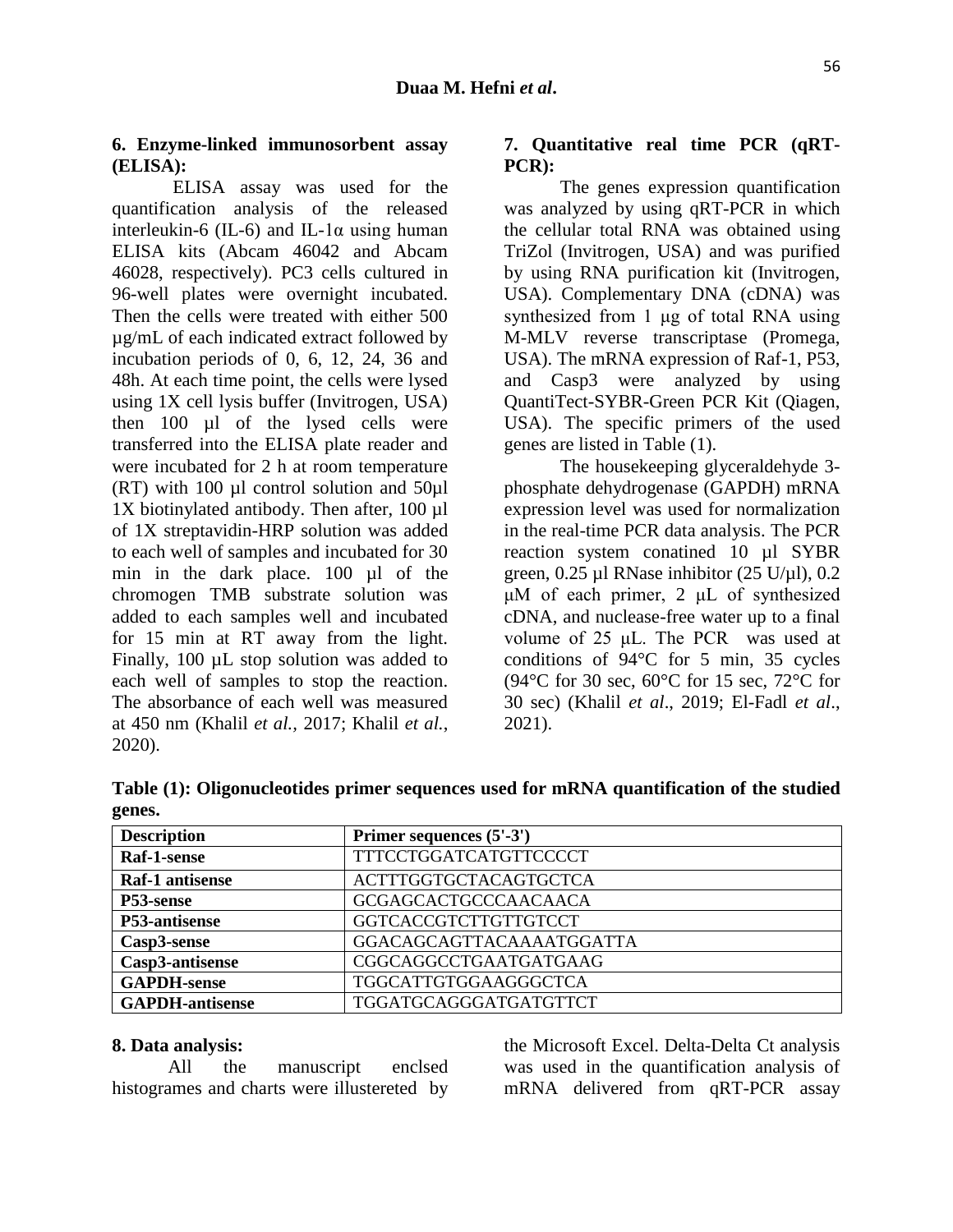based on the following equations: (1) delta- $C_t$  =  $C_t$  value for gene-  $C_t$  value for GAPDH, (2) (delta–delta Ct) = delta Ct value for experimental –delta Ct for control), (3) quantification fold change  $=$  (2<sup>-</sup> delta-delta ct ) (Rao *et al.,* 2013; Khalil *et al.*, 2017). The student's two-tailed t-test was used for statistical analysis. P-value  $\leq 0.05$ was considered statistically significant.

### **RESULTS**

# **1. Quantitative analysis of garlic, cinnamon and liquorice by analytical HPLC:**

Tables (2, 3 and 4) show the changes in phenolic and flavonoid compounds in the ethanol extract for garlic, cinnamon and liquorice. The phenolic compounds found in all extracts were chlorogenic, p-coumaric. But other specific compounds were found in two extract such as syringic, protocatechulic and isoferulic (garlic and liquorice), vanillic (garlic and cinnamon), Pyrogallol (cinnamon and liquorice). Only, gallic and catechol compounds were found in garlic. While, p-OH benzoic and ferulic were found in cinnamon only.

From the results, it was observed that the highest concentrations were for cholorogenic in garlic (11.26 µg/mL), catechin and p-coumaric in cinnamon (35.16 and 17.36 µg/mL, respectively), isoferulic and syringic in liquorice (18.76 and15.3 µg/mL, respectively). The major compounds found in the study were agreed with those given by Kayiran *et al.* (2019) as a result of using LC-MS/MS analysis. Also, it is worthy to record that the quinic acid can be obtained by the hydrolysis of chlorogenic acid (11.26  $\mu$ g/mL) that found in thepresent study.

The flavonoid compounds found in the studied extracts which have relatively the same retention times (RT) such as rutin, naringin, querestin, kampferol, apigenin, catechin. Other compounds are found in specific extracts such as chrysin (liquorice), myrecetin and rosmarinic (liquorice and garlic). Also, it was found that the highest concentrations were for querestin in cinnamon and garlic (15.23 and 14.36 µg/mL, respectively) and myrecetin in liquorice (12.36µg/mL).

|                | $\frac{1}{2}$      |                 |                               |                 |             |             |                               |  |  |  |
|----------------|--------------------|-----------------|-------------------------------|-----------------|-------------|-------------|-------------------------------|--|--|--|
| Group          | <b>RT</b><br>(min) | Compound        | Concentration<br>$(\mu g/mL)$ | Group           | RT<br>(min) | Compound    | Concentration<br>$(\mu g/mL)$ |  |  |  |
|                | 3.0                | Syringic        | 3.55                          |                 | 3.0         | Myrecetin   | 5.21                          |  |  |  |
|                | 4.0                | Gallic          | 2.14                          |                 | 4.6         | Rutin       | 4.88                          |  |  |  |
| <b>Phenols</b> | 6.3                | Protocatechulic | 6.88                          |                 | 5.2         | Naringine   | 3.48                          |  |  |  |
|                | 8.1                | Chlorogenic     | 11.26                         |                 | 7.0         | Querestin   | 14.36                         |  |  |  |
|                | 9.3                | Catechal        | 6.19                          |                 |             | Kampferol   | 1.79                          |  |  |  |
|                | 11.0               | Isoferulic      | 5.69                          | <b>Flavenoi</b> | 9.1         | Luteolin    | 2.41                          |  |  |  |
|                | 13.0               | P-counaric      | 4.36                          | d               | 10.0        | Apigenin    | 1.98                          |  |  |  |
|                | 15.6               | Vanillic        | 5.99                          |                 | 11.0        | Hyperoside  | 1.69                          |  |  |  |
|                |                    |                 |                               |                 | 12.0        | Catechin    | 3.14                          |  |  |  |
|                |                    |                 |                               |                 | 16.0        | Coumaric    | 5.69                          |  |  |  |
|                |                    |                 |                               |                 | 18.0        | Epicatechin | 9.73                          |  |  |  |

**Table (2): Result of HPLC test for phenolic and flavonoid compounds in garlic extraction according to specific retention time (RT).**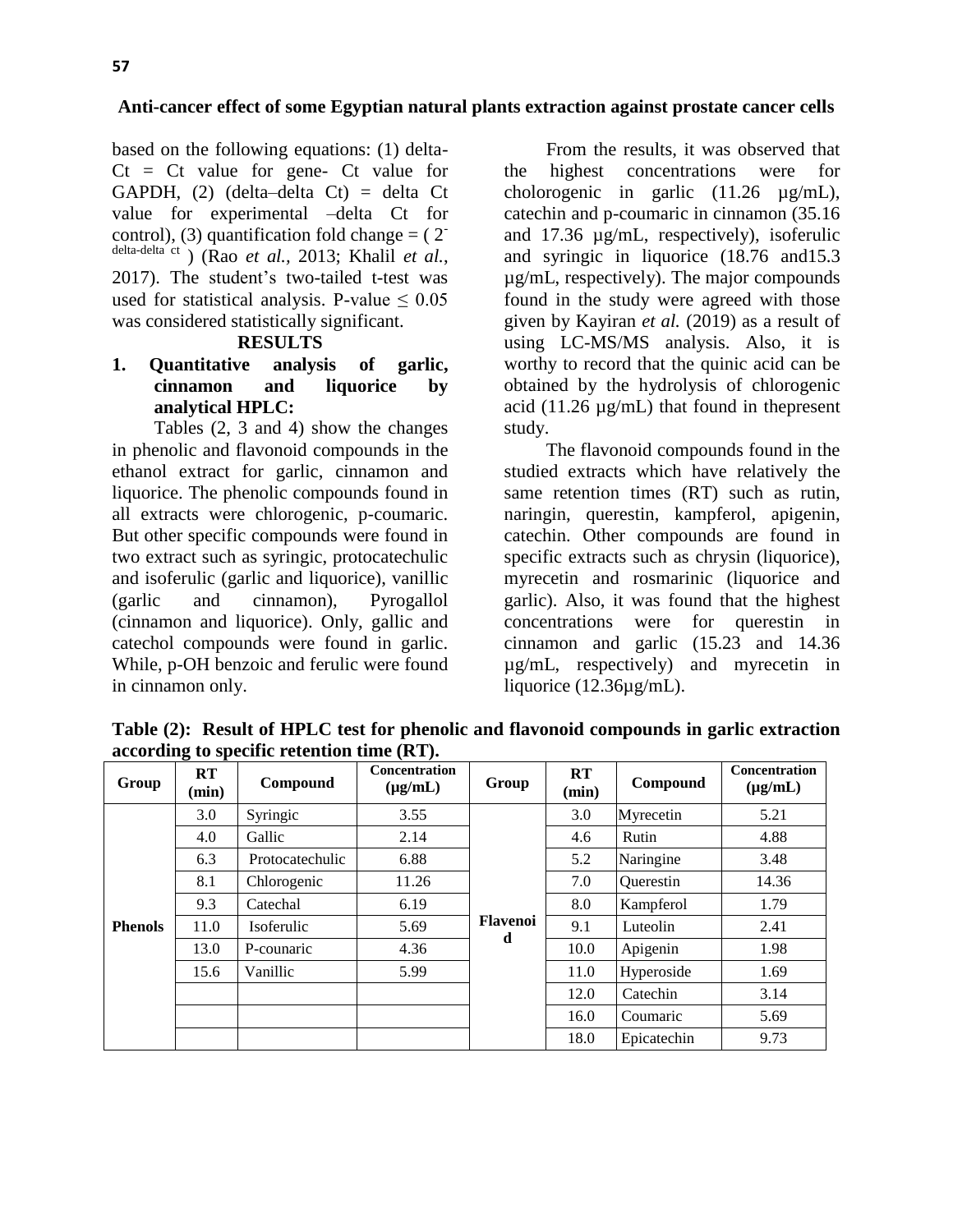| Group          | RT<br>(min) | Compound     | <b>Concentration</b><br>$(\mu g/mL)$ | Group            | RT<br>(min) | Compound         | <b>Concentration</b><br>$(\mu g/mL)$ |
|----------------|-------------|--------------|--------------------------------------|------------------|-------------|------------------|--------------------------------------|
|                | 5.0         | Pyrogallol   | 10.33                                |                  | 4.4         | Rutin            | 9.14                                 |
| <b>Phenols</b> | 7.0         | Catechin     | 35.16                                |                  | 5.2         | Naringine        | 8.16                                 |
|                | 8.0         | Chlorogenic  | 6.47                                 |                  | 7.0         | <b>Ouerestin</b> | 15.23                                |
|                | 9.8         | p-PH benzoic | 8.16                                 | <b>Flavenoid</b> | 7.9         | Kampferol        | 6.17                                 |
|                | 12.0        | Ferulic      | 9.12                                 |                  | 9.1         | Luteolin         | 7.46                                 |
|                | 13.0        | P-coumaric   | 17.36                                |                  | 10.0        | Apigenin         | 14.56                                |
|                | 15.6        | Vanillic     | 8.66                                 |                  | 12.0        | Catechin         | 9.52                                 |

**Table (3): Result of HPLC test for phenolic and flavonoid compounds in cinnamon extraction.**

 **Table (4**): **Result of HPLC test for phenolic and flavonoid compounds in liquorice extraction.**

| Group          | RT<br>(min)                 | Compound         | <b>Concentration</b><br>$(\mu g/mL)$ | Group            | RT<br>(min) | Compound   | <b>Concentration</b><br>$(\mu g/mL)$ |
|----------------|-----------------------------|------------------|--------------------------------------|------------------|-------------|------------|--------------------------------------|
|                | 3.0                         | Syringic         | 15.3                                 |                  | 2.0         | Chrysin    | 2.66                                 |
|                | 5.0                         | Pyrogallol       | 7.25                                 |                  | 3.0         | Myrecetin  | 12.36                                |
| <b>Phenols</b> | 6.0                         | Protocatechulic  | 6.98                                 |                  | 4.1         | Rutin      | 1.99                                 |
|                | 7.1                         | Cinnamic         | 5.36                                 |                  | 5.3         | Naringine  | 6.44                                 |
|                | 8.5                         | Chlorogenic      | 8.66                                 |                  | 6.2         | Rosmarinic | 5.14                                 |
|                | 18.76<br>11.0<br>Isoferulic | <b>Flavenoid</b> | 7.2                                  | <b>Ouerestin</b> | 4.26        |            |                                      |
|                | 11.5                        | Caffeic          | 2.36                                 |                  | 8.1         | Kampferol  | 4.55                                 |
|                | 13.0                        | P-coumaric       | 4.18                                 |                  | 10.1        | Apigenin   | 5.69                                 |
|                |                             |                  |                                      |                  | 12.0        | Catechin   | 2.11                                 |

# **2. Gas chromatography-mass spectrometry analysis:**

The physiologically active components of ethanol garlic, cinnamon and liquorice extracts were determined using GC-MS analysis (Tables 5-7). The results of garlic extracts showed that diallyl disulphide, trisulfide, di-2-propenyl, 1 isopropenyltricyclo hexane and ethyl aminomethyl formimidate compounds have the highest peak areas (%) (32.19, 20.17, 8.62 and 5.94, respectively). Other compounds were found in less than 5% at different retention times (RT). Where in cinnamon extracts, it was found that the

compounds with the highest peak area (%) in decreasing order were alfa.-copaene (42.00), naphthalene (16.55), cinnamaldehyde, (E) (13.37), à-muurolene (10.74) and cinnamaldehyde dimethylacetal (8.31) and other compounds were found in less than 4% at different RT. Furthermore, in liquorice the highest peak area (%) were found for benzene1-methoxy-4-(2-propenyl) (19.55), 5(E)- [(4-acetylphenyl) methyl) liden] tetrahydrofuran-2-one (16.19), and benzene, 6-isopropenyl-3-methoxymethoxy-3-methyl-cyclohexene, ethanol,2-butoxy (app. 7). Other compounds were found in less than 6% at different RT.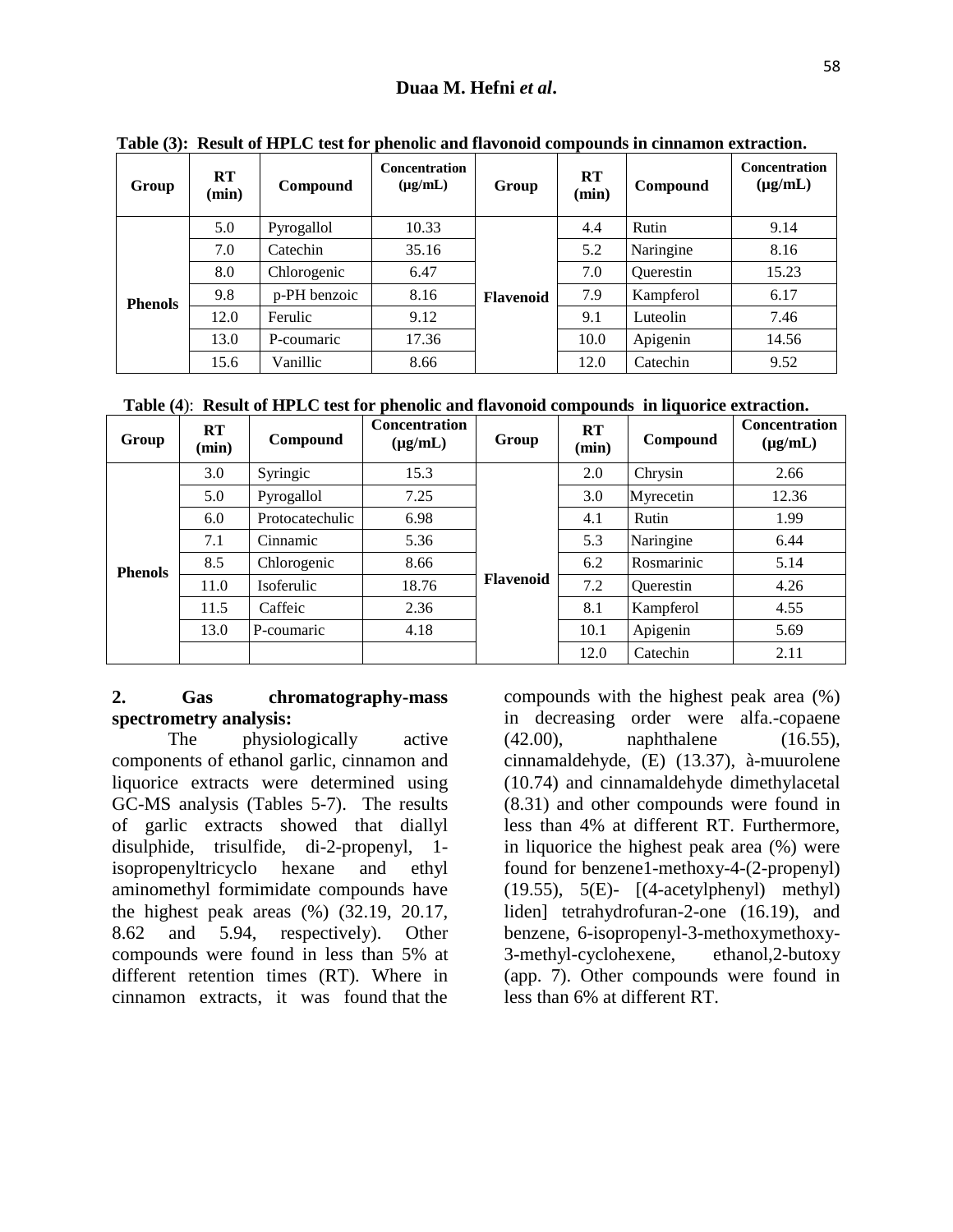| <b>Retention time</b> | radic $\mathcal{O}_I$ , radical components recurring $\mathcal{O}_I$ of $\mathcal{O}_I$ and $\mathcal{O}_I$ are $\mathcal{O}_I$<br><b>Compound name</b> | Area % | <b>Molecular</b>       | <b>Molecular</b> | $\operatorname{Cas}\nolimits \#$ |
|-----------------------|---------------------------------------------------------------------------------------------------------------------------------------------------------|--------|------------------------|------------------|----------------------------------|
| (min)                 |                                                                                                                                                         |        | formula                | weight           |                                  |
| 4.26                  | 10-Heptadecen-8-ynoic acid, methyl ester, (E)-                                                                                                          | 3.39   | $C_{18}H_{30}O_2$      | 278              | 16714-85-5                       |
| 4.44                  | $(S)$ - $(-)$ -2-Amino-3-phenyl-1-propanol                                                                                                              | 1.61   | $C_9H_{13}NO$          | 151              | 3182-95-4                        |
| 4.54                  | Ethyl aminomethylformimidate                                                                                                                            | 5.94   | $C_4H_{10}N_2O$        | 102              | NA                               |
| 4.71                  | 1-ISOPROPENYLTRICYCLO<br>$[3.1.0.0(2.6)]$ HEXANE                                                                                                        | 8.62   | $C_9H_{12}$            | 120              | 126978-74-3                      |
| 4.96                  | CYCLOHEXANE.<br>1,2,4-TRIS(METHYLENE)-                                                                                                                  | 0.31   | $C_9H_{12}$            | 120              | 14296-81-2                       |
| 5.44                  | 1-PROPANONE,2-DIAZO-1-PHENYL-                                                                                                                           | 4.98   | $C_9H_8N_2O$           | 160              | 25451-15-4                       |
| 6.11                  | 10,12-Octadecadiynoic acid                                                                                                                              | 0.52   | $C_{18}H_{28}O_2$      | 276              | 7333-25-7                        |
| 7.50                  | Diallyl disulphide                                                                                                                                      | 32.19  | $C_6H_{10}S_2$         | 146              | 2179-57-9                        |
| 8.88                  | Trisulfide, methyl 2-propenyl                                                                                                                           | 2.50   | $C_4H_8S_3$            | 152              | 34135-85-8                       |
| 9.47                  | Benzoic acid.<br>$4-(1,1$ -dimethylethoxy)-                                                                                                             | 0.56   | $C_{11}H_{14}O_3$      | 194              | 13205-47-5                       |
| 10.35                 | <b>BENZENE.</b><br>1-METHOXY-4-(2-ROPENYL)-                                                                                                             | 2.39   | $C_{10}H_{12}O$        | 148              | $140-67-0$                       |
| 10.76                 | <b>ALLICIN</b>                                                                                                                                          | 1.38   | $C_6H_{10}OS_2$        | 162              | 539-86-6                         |
| 12.57                 | Trisulfide, di-2-propenyl                                                                                                                               | 20.17  | $C_6H_{10}S_3$         | 178              | 2050-87-5                        |
| 14.43                 | 2-AMINOETHANETHIOL<br>HYDROGEN SULFATE (ESTER)                                                                                                          | 0.47   | $C_2H_7NO_3S_2$        | 157              | 2937-53-3                        |
| 16.37                 | 2-AMINOETHANETHIOL<br><b>HYDROGEN SULFATE (ESTER)</b>                                                                                                   | 0.28   | $C_2H_7NO_3S_2$        | 157              | 2937-53-3                        |
| 18.76                 | 2-Methyl-E,E-3,13-octadecadien-1-ol                                                                                                                     | 1.08   | $C_{19}H_{36}O$        | 280              | NA                               |
| 19.52                 | 9-OCTADECENOIC ACID (Z)-                                                                                                                                | 0.40   | $C_{18}H_{34}O_2$      | 282              | 112-80-1                         |
| 20.20                 | 9-OCTADECENOIC ACID (Z)-                                                                                                                                | 1.33   | $C_{18}H_{34}O_2$      | 282              | 112-80-1                         |
| 21.47                 | 2-Methyl-E,E-3,13-octadecadien-1-ol                                                                                                                     | 3.95   | $C_{19}H_{36}O$        | 280              | NA                               |
| 24.48                 | 9-OCTADECENOIC ACID                                                                                                                                     | 1.46   | $C_{18}H_{34}O_2$      | 282              | NA                               |
| 26.08                 | 9-OCTADECENOIC ACID                                                                                                                                     | 1.26   | $\rm{C}_{18}H_{34}O_2$ | 282              | NA                               |
| 27.28                 | 9-OCTADECENOIC ACID (Z)-                                                                                                                                | 1.39   | $C_{18}H_{34}O_2$      | 282              | 112-80-1                         |
| 27.68                 | 9-OCTADECENOIC ACID (Z)-                                                                                                                                | 0.13   | $C_{18}H_{34}O_2$      | 282              | 112-80-1                         |
| 28.73                 | 9-OCTADECENOIC ACID (Z)-                                                                                                                                | 3.66   | $C_{18}H_{34}O_2$      | 282              | $112 - 80 - 1$                   |

**Table (5): Phyto-components identified by GC-MS analysis of garlic extraction**

#### **Table (6): Phyto-components identified by GC-MS analysis of cinnamon extraction.**

| <b>Retention</b><br>time (min) RT | <b>Compound Name</b>                                                                           | Area % | <b>Molecular</b><br>Formula     | <b>Molecular</b><br>Weight | $\cos \#$      |
|-----------------------------------|------------------------------------------------------------------------------------------------|--------|---------------------------------|----------------------------|----------------|
| 4.58                              | Ethanol, 2-butoxy-                                                                             | 1.16   | C6H14O2                         | 118                        | $111 - 76 - 2$ |
| 5.08                              | Benzene, 1-ethyl-3-methyl-                                                                     | 0.68   | C9H12                           | 120                        | $620 - 14 - 4$ |
| 12.42                             | Cinnamaldehyde, (E)-                                                                           | 13.37  | C9H8O                           | 132                        | 14371-10-9     |
| 13.79                             | à-ylangene                                                                                     | 0.40   | C <sub>15</sub> H <sub>24</sub> | 204                        | NA             |
| 14.00                             | .alfa.-Copaene                                                                                 | 42.00  | C15H24                          | 204                        | NA.            |
| 14.44                             | á-Longipinene                                                                                  | 1.55   | C <sub>15</sub> H <sub>24</sub> | 204                        | 41432-70-6     |
| 14.82                             | CINNAMALDEHYDE DIMETHYL<br><b>ACETAL</b>                                                       | 8.31   | C11H14O2                        | 178                        | NA.            |
| 15.75                             | á-Longipinene                                                                                  | 0.74   | C15H24                          | 204                        | 41432-70-6     |
| 16.19                             | c-Muurolene                                                                                    | 3.27   | C <sub>15</sub> H <sub>24</sub> | 204                        | 30021-74-0     |
| 16.69                             | à-Muurolene                                                                                    | 10.74  | C <sub>15</sub> H <sub>24</sub> | 204                        | 31983-22-9     |
| 17.16                             | Naphthalene,<br>$1,2,3,5,6,8a$ -hexahydro-4,7-dimethyl-<br>$1-(1-methylethyl)$ -, $(1S-cis)$ - | 16.55  | C15H24                          | 204                        | $483 - 76 - 1$ |
| 17.43                             | .alfa.-Copaene                                                                                 | 0.51   | C15H24                          | 204                        | NA             |
| 19.85                             | à-Cadino                                                                                       | 0.70   | C15H26O                         | 222                        | 481-34-5       |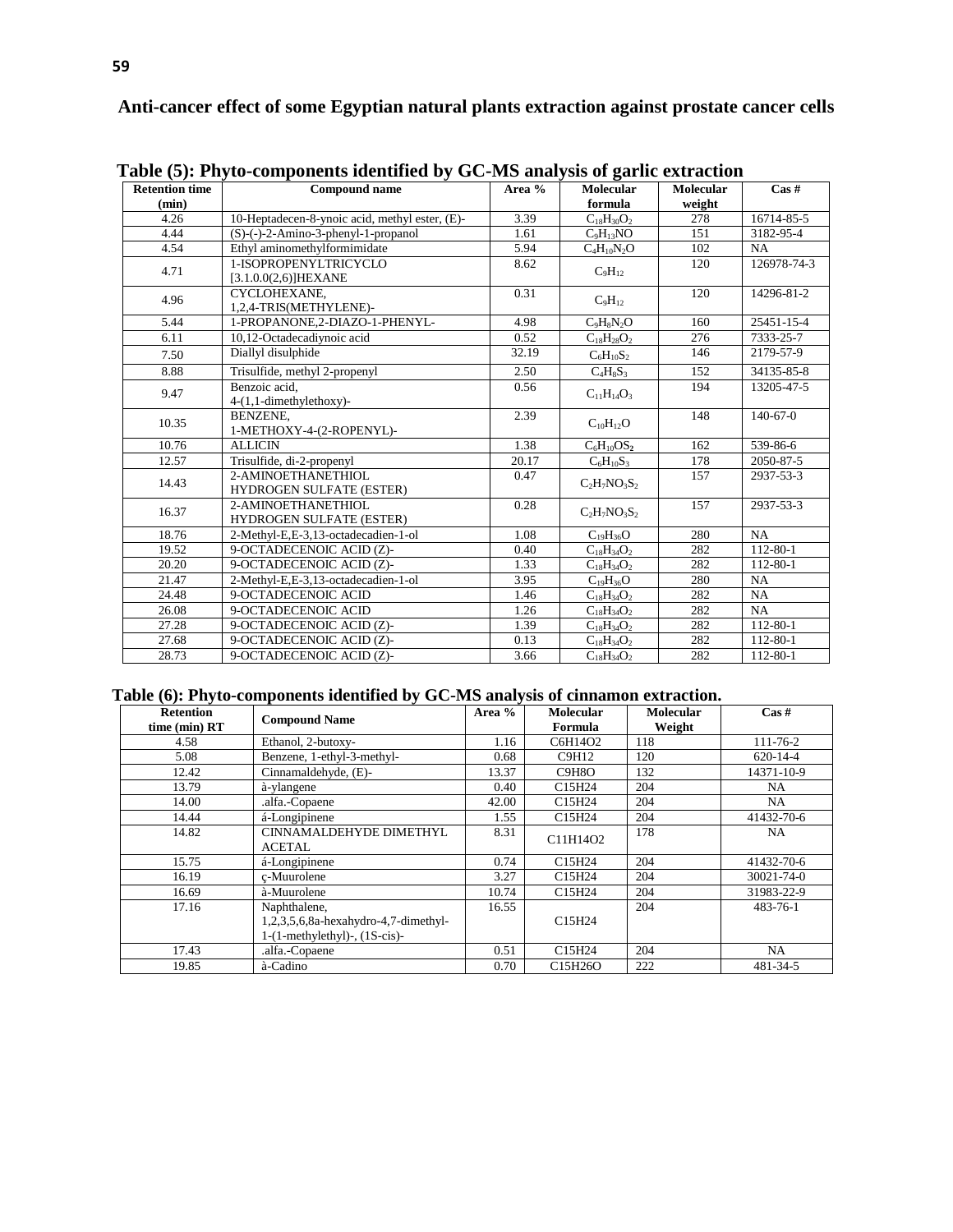| <b>Retention</b> | <b>Compound Name</b>                                     | Area % | <b>MF</b> | <b>Molecular</b> | <b>Molecular</b> |
|------------------|----------------------------------------------------------|--------|-----------|------------------|------------------|
| time (min)       |                                                          |        |           | Formula          | Weight           |
| RT               |                                                          |        |           |                  |                  |
| 4.63             | Ethanol, 2-butoxy-                                       | 7.59   |           | C6H14O2          | 118              |
| 5.00             | Benzene, 1-ethyl-3-methyl                                | 2.10   |           | C9H12            | 120              |
| 5.66             | Benzene, 1-ethyl-3-methyl                                | 3.95   |           | <b>C9H12</b>     | 120              |
| 6.21             | 6-Isopropenyl-3-methoxymethoxy-3-m<br>ethyl-cyclohexene  | 7.57   |           | C12H20O2         | 196              |
| 7.62             | 2.6-OCTADIENAL.<br>3.7-DIMETHYL-                         | 4.02   |           | C10H16O          | 152              |
| 10.40            | BENZENE,<br>1-METHOXY-4-(2-PROPENYL)-                    | 19.55  |           | C10H12O          | 148              |
| 11.73            | BENZENE,<br>1-METHOXY-4-(2-PROPENYL)-                    | 1.85   |           | C10H12O          | 148              |
| 12.60            | Benzene.                                                 | 7.13   |           | C10H12O          | 148              |
|                  | 1-methoxy-4- $(1$ -propenyl $)$ -, $(Z)$ -               |        |           |                  |                  |
| 14.53            | Methyl 9,11-octadecadiynoate                             | 1.77   |           | C19H30O2         | 290              |
| 15.53            | 9-OCTADECENOIC ACID (Z)-                                 | 1.06   |           | C18H34O2         | 282              |
| 16.37            | Methyl 6,8-octadecadiynoate                              | 3.28   |           | C19H30O2         | 290              |
| 18.75            | Bicyclo <sup>[4.4.0]</sup> dec-2-ene-4-ol,               | 1.37   |           | C15H24O2         | 236              |
|                  | $2$ -methyl-9-(prop-1-en-3-ol-2-yl)-                     |        |           |                  |                  |
| 19.03            | Methyl 9,11-octadecadiynoate                             | 3.51   |           | C19H30O2         | 290              |
| 19.54            | 9-OCTADECENOIC ACID                                      | 1.89   |           | C18H34O2         | 282              |
| 20.21            | 5(E)-[(4-ACETYLPHENYL)METHY                              | 16.19  |           | C13H12O3         | 216              |
|                  | LIDENE TETRAHYDROFURAN-2-ONE                             |        |           |                  |                  |
| 24.49            | Oxiraneundecanoic acid, 3-pentyl-,<br>methyl ester, cis- | 1.73   |           | C19H36O3         | 312              |
| 26.19            | 9-OCTADECENOIC ACID (Z)-                                 | 4.42   |           | C18H34O2         | 282              |
| 27.30            | 9-OCTADECENOIC ACID (Z)-                                 | 4.59   |           | C18H34O2         | 282              |
| 28.78            | 9,12-Octadecadienoic acid (Z,Z)-                         | 6.45   |           | C18H32O2         | 280              |

 **Table (7)**: **Phyto-components identified by GC-MS analysis of liquorice extraction**

### **3. Cytotoxic effect of plants extract on PC3 cells:**

The PC-3 cell line was treated with the studied plants extracts (garlic, cinnamon and liquorice) using different concentrations of each extract (0 ‐ 20 mg/mL) compared with the DEMSO pre-treated cells. To investigate the cytotoxic effect of the indicated plants extract, the cytotoxic concentration 50% (CC50) was monitored in PC3 cells that were treated overnight. The cell viability rate and cytotoxicity were determined using the MTT assay. Interestingly, the treated cells by cinnamon and liquorice extracts showed weak cytotoxic effects as shown in Figure (1A). In

contrary, the garlic obviously decreased the cell viability percentage of the treated cancer cells compared to the DEMSO and other extracts as appeared in microscopic images (Fig.1B).

As indicated in Figure (2), the cytotoxic effect of garlic extraction decreased with the concentration increasing. The garlic exhibited a significant cytotoxic effect against PC3 almost in concentration 1.25 mg/mL as  $CC_{50}$  (concentration that inhibits 50% of cells). The results were statistically analyzed using the T-Test hypothesis with significance set at *P* value of  $< 0.05$  as shown in Table (8).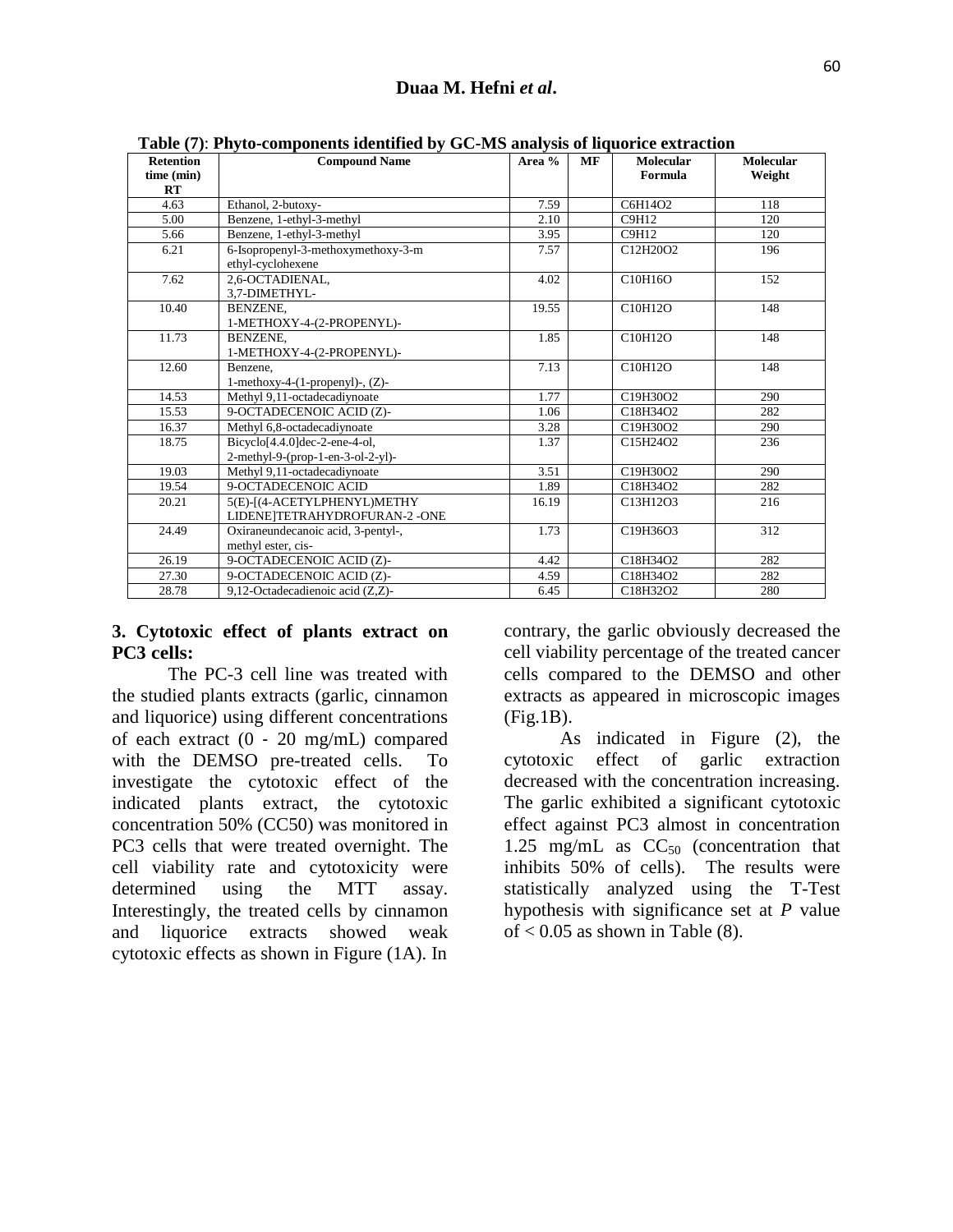

**Fig. (1): The cytotoxic effect of indicated plants extract in PC3 cells. (A) The number of survived cells treated with garlic, liquorice and cinnamon extractions. Error bars indicate the SD of four independent experiments. A Student's two-tailed t-test was used for the significance analysis of**  represented values. \*p  $\leq 0.05$  and \*\*p  $\leq 0.01$ . (B) Representative inverted microscopy images of **cells morphology two days upon treatment with garlic, liquorice and cinnamon extract in comparison with DMSO-treated cells and untreated cells (NT).**



**Fig. (2): The cytotoxic effect of plants extraction**

|  |  | Table (8): Results of statistical parameters of cell viability rate of treated cells. |
|--|--|---------------------------------------------------------------------------------------|
|  |  |                                                                                       |

| <b>Statistical</b>     | <b>Control</b> | <b>Plants extract</b> |                  |          |  |  |  |
|------------------------|----------------|-----------------------|------------------|----------|--|--|--|
| measurements           | <b>DMSO</b>    | Garlic                | <b>Liquorice</b> | Cinnamon |  |  |  |
| <b>Mean absorbance</b> | 0.63           | 0.43                  | 0.61             | 0.67     |  |  |  |
| <b>STD</b>             | 0.14           | 0.10                  | 0.11             | 0.05     |  |  |  |
| P values               |                | $0.032*$              | 0.975            | 0.832    |  |  |  |

\*Significant effect at *p* value < 0.05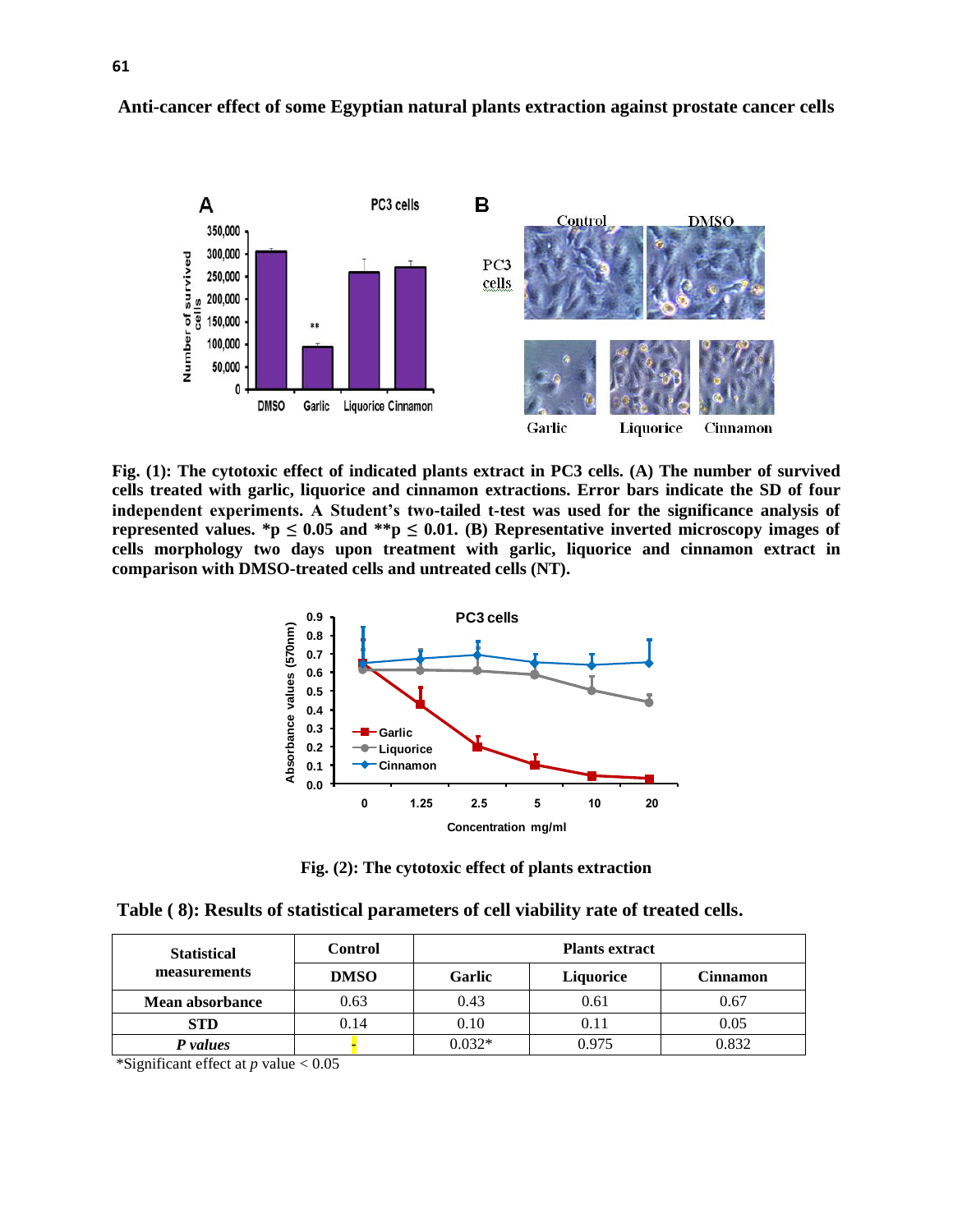#### **4 Production of LDH in treated cells:**

LDH is a soluble cytosolic enzyme that is released into the culture medium following the loss of membrane integrity, therefore the measurement of LDH serve a general means to cell viability which is associated with necrotic of these cells. Interestingly, the relative LDH production

was significantly increased up to 5 fold in the treated cells with garlic rather than that were treated with cinnamon and liquorice extracts (1.58 and 1.24, respectively) in comparison with the non‐treated cells (NT) as shown in Figure (3).



**Fig. (3): Relative LDH production from treated cells compared with Triton 100**‐**X treated cells. Error bars indicate standard deviation (SD) of four different replicates. Student two**‐**tailed test was used to determine P values and significance of LDH production level.**

### **5. Determination of gene expression using Real-Time qRT-PCR:**

To highlight the biological activity of natural plants extraction on cellular signaling, the m-RNA of RAF-1, P53 and Caspase-3 in treated PC3 cells using qRT-PCR was quantified. The PC3 cells were

treated with garlic, cinnamon and liquorice, then isolated total RNA and c-DNA. Fig. (4A-C) demonstrated that the using of garlic in concentration of 0.25mg/mL has a dramatic inhibition of Raf-1 with highly significant ( $P = 0.00396$ ), associated with the relative expression level of p53 that was up regulated more than 3 fold  $(P = 0.01652)$ .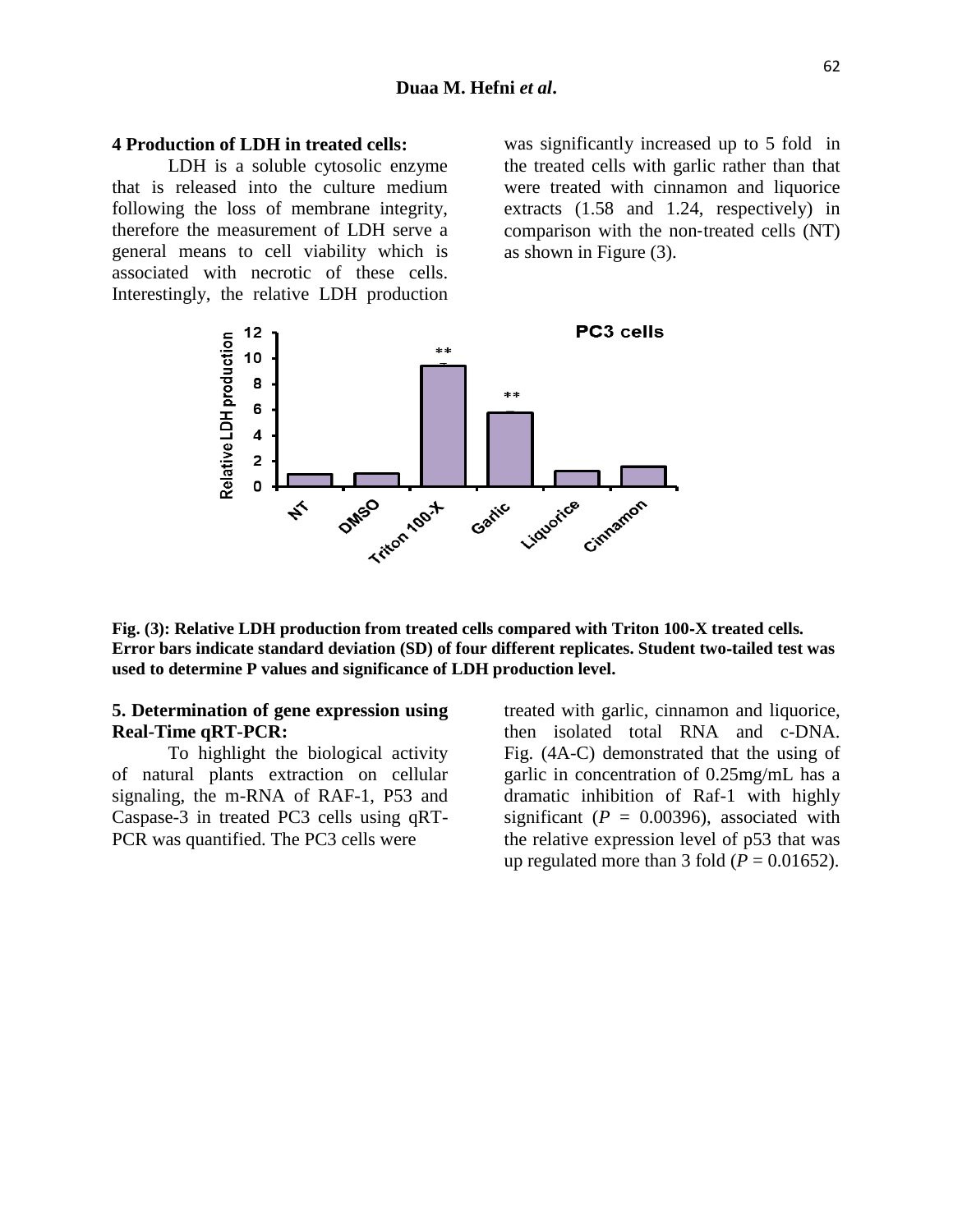

**Fig. (4): Relative expression of P53, Caspase and Raf-1 in treated PC3 cells. (A) Steady-state mRNA of P53 gene indicated by fold change in PC3- treated cells compared with DMSO-treated cells. (B) Steady-state mRNA of Caspase-3 gene indicated by fold change in PC3 cells in comparison with DMSO-treated cells. (C) Steady-state mRNA of Raf-1 gene indicated by fold change in PC3 cells in comparison with DMSO-treated cells. Levels of GAPDH-mRNA were used as an internal control. Error bars indicate the SD of three independent experiments. Student two-tailed t-test was used for significance analysis of cycle threshold (Ct) values.**  ${}^*p \leq 0.05$  and  ${}^*{}^*p \leq 0.01$ .

#### **6. Quantitative of IL-6 and IL-1 α secretion by ELISA:**

A number of human tumor cells express cytokines such as interleukins, to measure the released pro inflammatory cytokines from the treated cells with garlic, cinnamon and licorice. The mean

concentrations of IL-1α (Fig. 5A) and IL-6 (Fig. 5B) increased dramatically after 24h compared with untreated cells or DEMSO treated cell. The findings demonstrated the ability of garlic extract to regulate the secretion of pro inflammatory cytokines.

**Fig. (5): Levels of pro-inflammatory cytokines IL-1α and IL-6 in treated-cells. (A) The concentration of produced IL-1α (pm/mL) in the fluids media of PC3 cells that were subjected at the indicated time points compared with DMSO-treated cells. (B) Concentration of produced IL**‐**6 from infected cells that treated with the plants extract indicated by pm/mL.**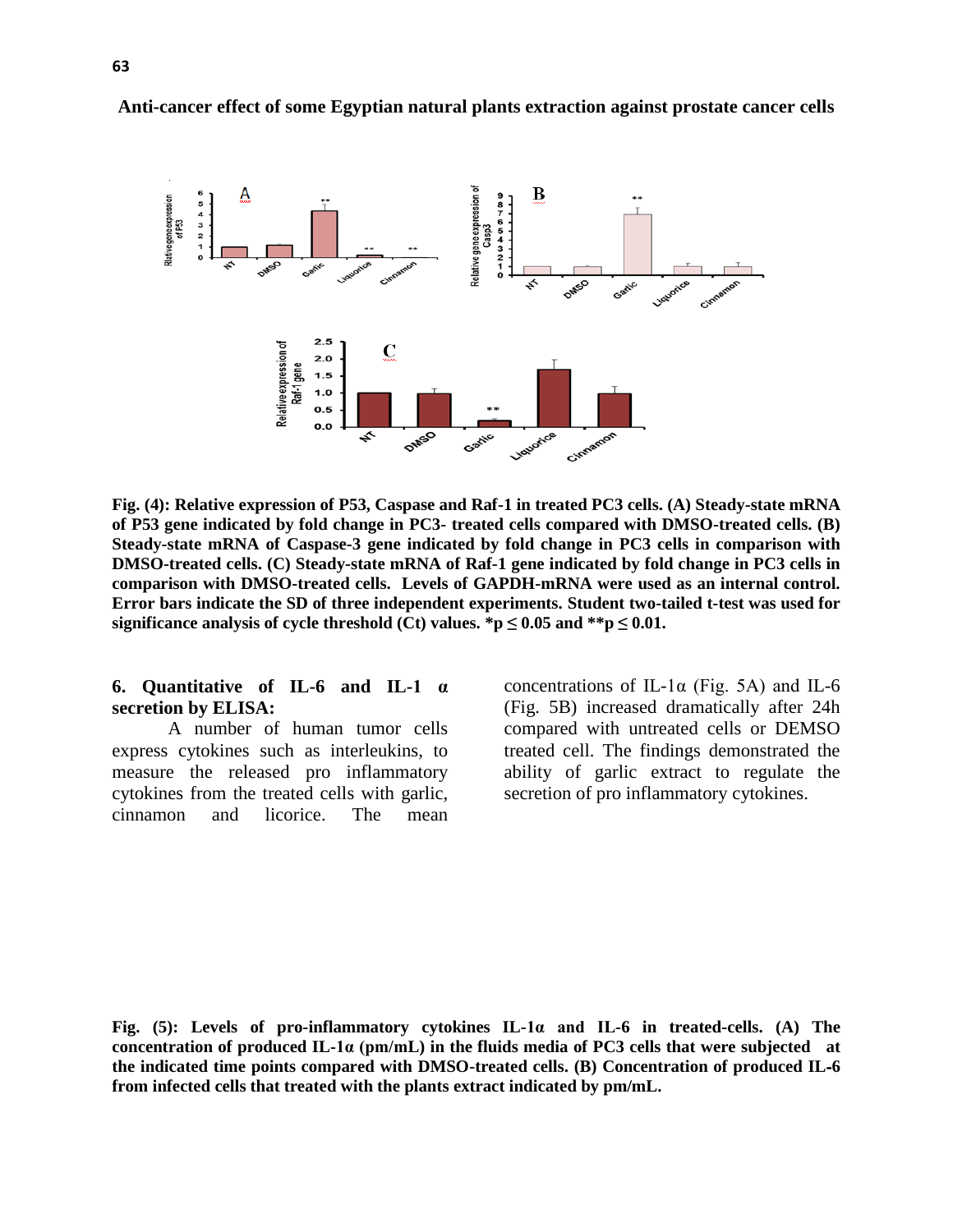#### **DISCUSSION**

In comparison between the results obtained from the quantitative analysis of garlic, cinnamon and liquorice by analytical HPLC as well as GC-MS and the results of Takim *et al.* (2021) it was found that the present test results displayed for the garlic species generally have the same photochemical compounds at different amounts according to the species used. In addition, the detected major compounds of garlic can be different according to the climatic environments of the area were the garlic grows.

 Results obtained from the cytotoxic effect of plants extract on PC3 cells are confirmed with the result of Bagul *et al.* (2015) which reported that the inhibition of cell proliferation of 80-90% was observed for Hep-G2, PC-3 and other cancer cells after the treatment by crude garlic extract (CGE). The methanol extracts of Allium tuncelianum (MAT) have strongest cytotoxic effect on endometrial carcinoma (ECC-1) and PC3 cells (Takim *et al.,* 2021). Based on these studies, the cytotoxic effects are attributed to the major phenolics and sulphuric compounds in the garlic extract. Furthermore, the CC50 for MAT Turkish garlic (Takim *et al.,* 2021) achieved high cytotoxic effect at low concentration (0.105 mg/mL) in PC3 cells than was found in the present study (1.25mg/mL) and this may be due to the garlic species used in the experimental work.

 Results of LDH production in treated cells by the used of plants extraction and as a comparison with triton 100-x, it was found that the garlic extract has a superior effect on PCa cells rather than other extracts. So, LDH leakage is considered as a marker of cytoxicity.

Furthermore, the morphological modifications can be used as indicators for the cell death induced by garlic extractions;

the cell death was induced mostly by necrosis, correlating the results with the LDH assay. The test results are matched with other results that stated that the Allium sativum (garlic) and its bioactive sulfur compounds have a cytotoxic effect depending on the dose that was added as a treatment (Țigu *et al.,* 2021).

 The result of determination of gene expression using qRT-PCR can be attributed to the quinic acid found which can be used as effective drug candidate against PCa, due its pharmacokinetic properties (Inbathamizh and Padmini, 2013). On the other hand, a research investigated the effect of liquorice roots extractions on hepatocellular carcinoma cells and they found that an initiation of apoptosis and cell cycle arrest through activating AMPK and p53 and stressed on its unfavorable effects (Abdel-Wahab *et al.,* 2020). Hence, the using of liquorice for prevention and therapy should be used with care. Flavonoids are the main active component isolated from roots inhibited cancer cells through blocking cell cycle and regulate multiple signaling pathways ex. MAPK and P13K/AKT pathways (Zhixin *et al.,* 2021). One of phenolic constituent of licorice is licochalcone E (LicE) which increased the expression of pro-apoptotic factors (Bax and BCl-2) associated against of cell death (Bad) and tumor suppressor gene P53 (Yang *et al.,* 2016). Cinnamon is one of the most widespread and oldest plant spices that have wide range of pharmacological functions including anti-cancer, anti-microbial and anti-oxidant activities (Sahand *et al.,* 2019). Researchers found that cinnamon and its components can induce death in cancer cell mechanisms such as inhibition of Ap-1 or change in mitochondrial membrane potential (Koppikar *et al.,* 2010).

 It is worthy to mention that, the proteins in caspase family play critical roles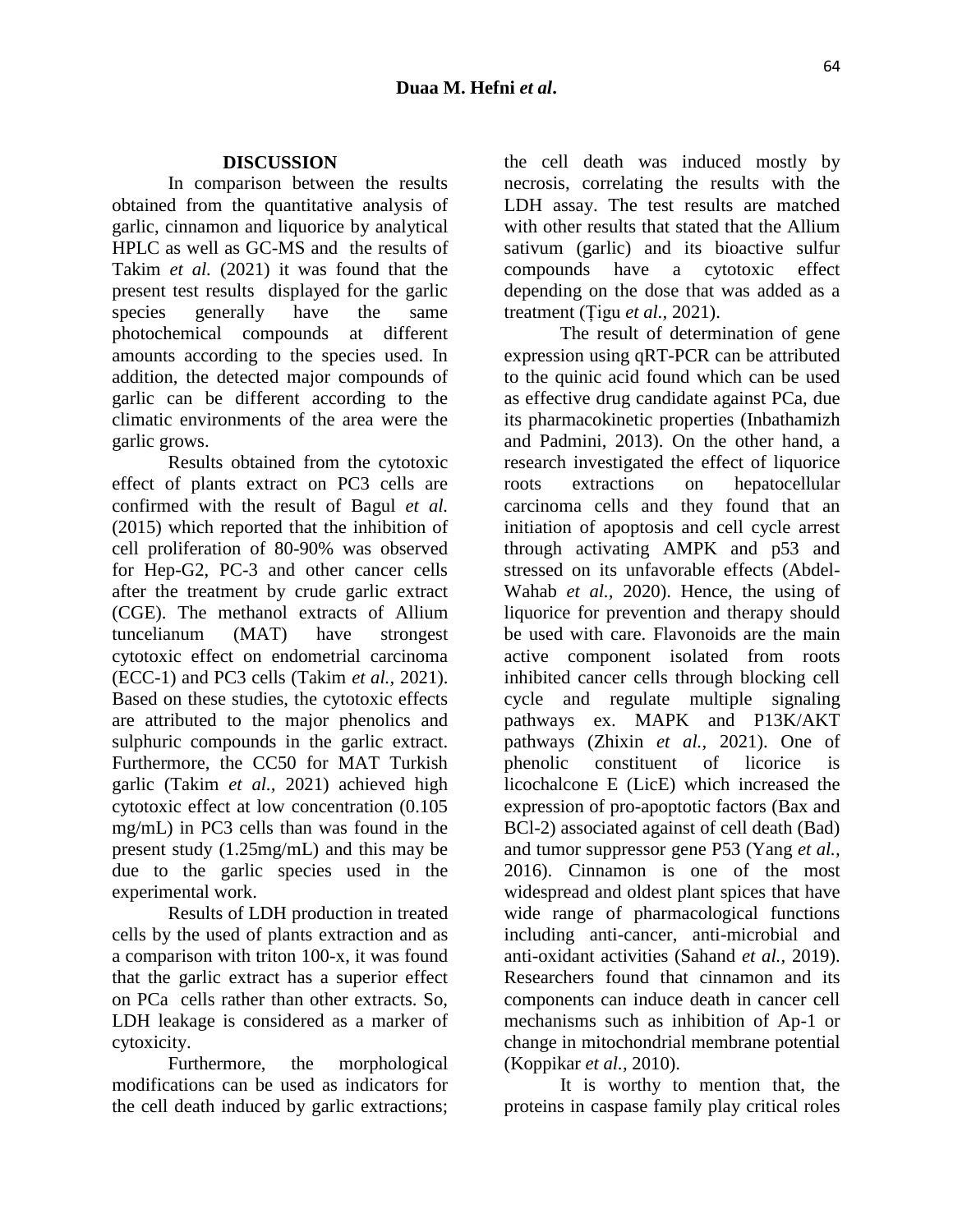in the apoptotic process. Thus, the expression levels of the caspase -3 was measured in treated cells and the results revealed that the garlic is highly significantly regulation with more than 6 fold (p= 0.00712). This result agreed with Bagul *et al.* (2015) which demonstrated that the crude garlic extract (CGE) encouraged cell cycle arrest and had a four-fold increasing in caspase activity (apoptosis) found in PC-3 cells when treated at a dose of 0.5 or 1 μg/mL. These findings indicated that the gene expression levels of Raf-1, P53 and Caspase-3 by qRT-PCR displayed that the PCa status could be relived as advance warning of the disease.

Furthermore, the stimulatory effects of plants extraction on P53, Caspase-3 and modulate the Raf-1 pro‐apoptotic signaling pathway. Where, the garlic extraction induces apoptosis by activating the mitochondria-dependent pathway executed by caspase-3, increasing p53 expression level, and down-regulating the RAF/MEK/ERK pathway in PC3 cells compared with cinnamon and liquorice extractions. Cinnamaldehyde, (E) (13.37) is one of cinnamon compounds that has the highest peak area (%) reduced the antiapoptotic protein Bcl-XL level and raised the level of proapoptotic protein Bax together with p53 in a time-dependent manner in liver cancer cell (HepG2) at 30 µM concentration (Dutta and Chakraborty, 2018).

 Kaempferol, one of glycine flavonoids found in garlic, inhibits PCa cells proliferation by up-regulating the expression of caspase-8,-9,-3 (Halimah *et al.,* 2015). The ability of querestin, the highest flavonoid compound in garlic to induce intrinsic mitochondrial apoptotic was verified by Chou *et al* (2010). It mediates P53 apoptotic pathway (Batra and Sharma,

2013). It was found that the MAT increased caspase-3, 9 gene expressions in PC3 (Takim *et al.,* 2021) and this result is in the same line with the present study.

 The effect of polyphenols results are confirmed with the study that had investigated the effect on proteins coded by tumor suppressor genes, such as p53 (apigenin, curcumin, EGCG), p21 (apigenin, EGCG), p27 (apigenin) and checkpoint proteins CHK1, 2 (gallic acid). Also, the RAF1 gene that was found in the living cells affords orders to make a protein that is part of a signaling pathway called the Ras/MAPK pathway. It helps to control the growth, division, differentiation, migration and apoptosis (David and Deborah, 2018).

 The work result of quantitative of IL-6 and IL-1 α secretion by ELISA is approved with the study of Lee *et al.* (2018) which found that black garlic extracts produced reduction in IL-6, IL-8 expression level. However, targeting Raf-1 signaling pathway increases the production levels of the pro-inflammatory cytokines including IL-6 and IL-8 in targeted cells. Furthermore, the productions of IL-6 and IL-8 were subsequently maintained cell growth and survival, inflammatory events, and cancer development (El-Fadi *et al.,* 2021). In addition, after the oncogenic event, interleukin signaling in cancer cells can become a pathological mechanism of tumor growth, metastatic and cancer progression (Bruni *et al.,* 2020).

# **Conclusion**

This research was focused on the possibility of using some Egyptian plants (garlic, cinnamon and liquorice) extraction dissolved in DEMSO as anticancer therapy. The results from the analyses and experimental studies showed that the garlic exhibited a significant cytotoxic effect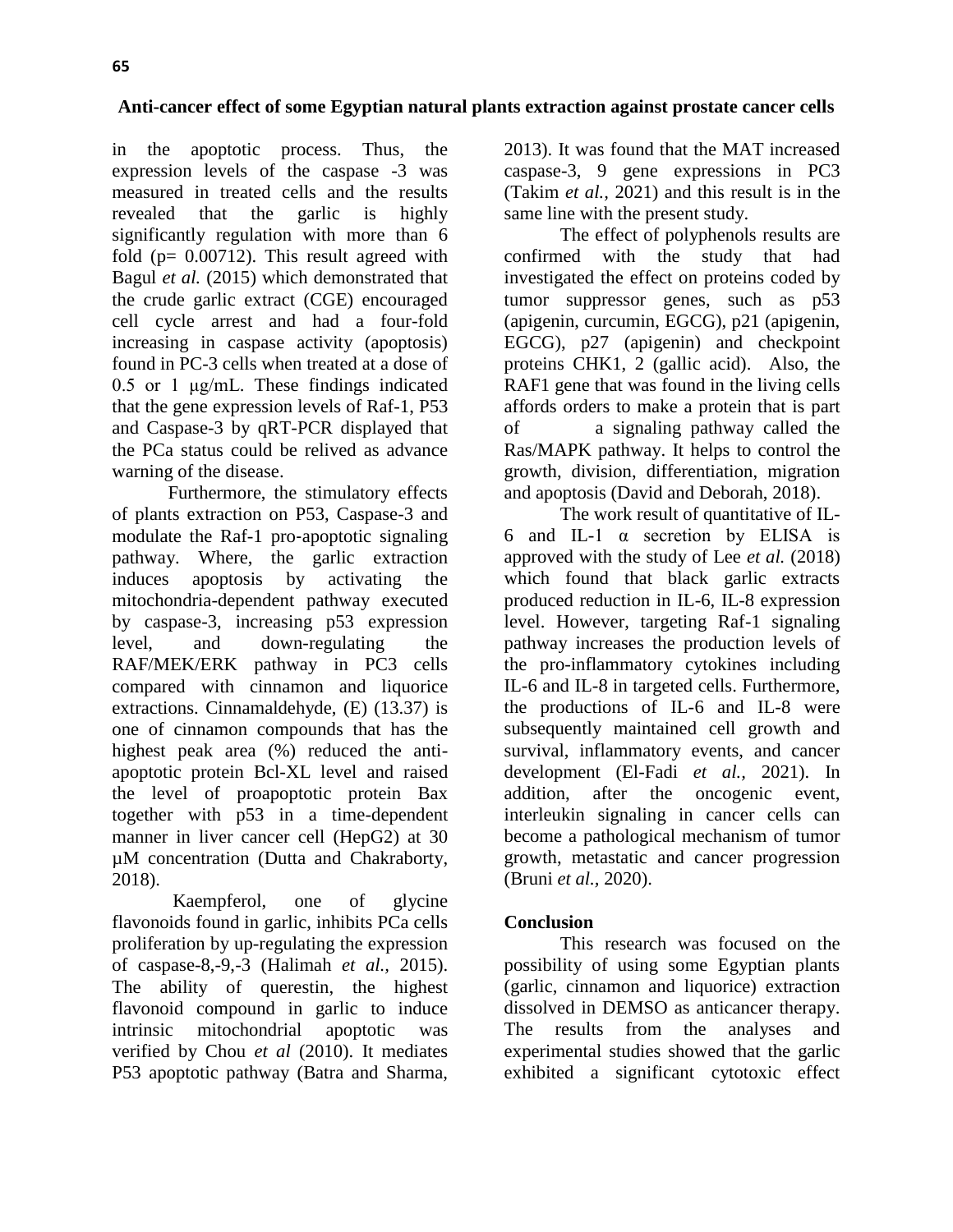against PC3 almost in concentration 1.25 mg/mL. Interestingly, the relative LDH production was significantly increased up to 5 fold in the treated cells with garlic rather than that were treated with cinnamon and liquorice extracts (1.58 and 1.24, respectively) which means that the garlic extract has a superior effect on PCa cells. Garlic components effects on pro‐apoptotic signaling including P53, Caspase-3 and modulate the Raf-1 signaling pathway.

Also, garlic extraction has an advantage to induce apoptosis by activating the mitochondria-dependent pathway executed by caspase-3, increasing p53 expression level, and down-regulating the RAF/MEK/ERK pathway in PC3 PCa cells rather than cinnamon and liquorice extractions. By using ELISA at the indicated time points, the mean concentrations of IL-1α and IL-6 increased dramatically after 24h compared with untreated cells or DEMSO treated cell. The findings demonstrated that the ability of garlic extract to adjust the secretion of pro inflammatory cytokines.

Finally, garlic based herbal is encouraged for using as operative and harmless anti-cancer agent for PCa treatment which may attract public health authorities, pharmaceutical industries. Garlic derived dietary supplements are essential by nutritionists, physicians, food technologists and food chemists.

### **REFERENCES**

- Abd El Maksoud, A.I.; Taher, R.F.; Gaara, A. H.; Abdelrazik, E.; Keshk, O.S.; Elawdan, K.A., *et al.* (2019). Selective regulation of B-Raf dependent K-Ras/mitogen-activated protein by natural occurring multikinase inhibitors in cancer cells. Front. Oncol., 9: 1220.
- Abd Elkader, [H.A.;](https://link.springer.com/article/10.1007/s11356-021-12927-5#auth-Heba_Tallah_Abd_Elrahim-Abd_Elkader) Abdou, [H.M.](https://link.springer.com/article/10.1007/s11356-021-12927-5#auth-Heba_Mohamed-Abdou) ; Khamiss, [O.A.](https://link.springer.com/article/10.1007/s11356-021-12927-5#auth-Omaima_Ahmed-Khamiss) and Essawy, [A.](https://link.springer.com/article/10.1007/s11356-021-12927-5#auth-Amina_Essawy-Essawy)  (2021). Anti-anxiety and

antidepressant-like effects of astragaloside IV and saponins extracted from *Astragalus spinosus* against the bisphenol A-induced motor and cognitive impairments in a postnatal rat model of schizophrenia. [Environ.](https://link.springer.com/journal/11356) Sci. Poll. [Res.,](https://link.springer.com/journal/11356) 28: 35171–35187.

- Abdel-Wahab, A.; Effat, H.; Mahrous, E.A.; Ali, M.A. and Al-Shafie, T.A. (2020). A licorice roots extract induces apoptosis and cell cycle arrest and improves metabolism via regulating mirnas in liver cancer cells. Nutr. Cancer, 73 (6): 1047- 1058.
- Bagul, M.; Kakumanu, S. and Wilson, T.A. (2015). Crude garlic extract inhibits cell proliferation and induces cell cycle arrest and apoptosis of cancer cells in vitro. Med. Food, 18 (7):731- 737.
- Batra, P. and Sharm, A. (2013). Anti-cancer potential of flavonoids: recent trends and future perspectives. Biotech., 3: 439–459.
- Block, E. (1985). The chemistry of garlic and onions. Sci. Am., 252 (3): 114- 119.
- Bruni, D.; Angell, H.K. and Galon, J. (2020). The immune contexture and immunoscore in cancer prognosis and therapeutic efficacy. Nat. Rev. Cancer, 20 (11): 662-680.
- Chou, C.C.; Yang, J.S.; Lu, H.F.; Ip, S.W.; Lo, C.; Wu, C.C. *et al*. (2010). Quercetin-mediated cell cycle arrest and apoptosis involving activation of a caspase cascade through the mitochondrial pathway in human breast cancer mcf-7 cells. Arch. Pharm. Res., 33:1181–1191.
- David, E.D. and Deborah, K.M. (2018). Targeting the Raf kinases in human cancer: the Raf dimer dilemma. British J. Cancer, 118: 3-8.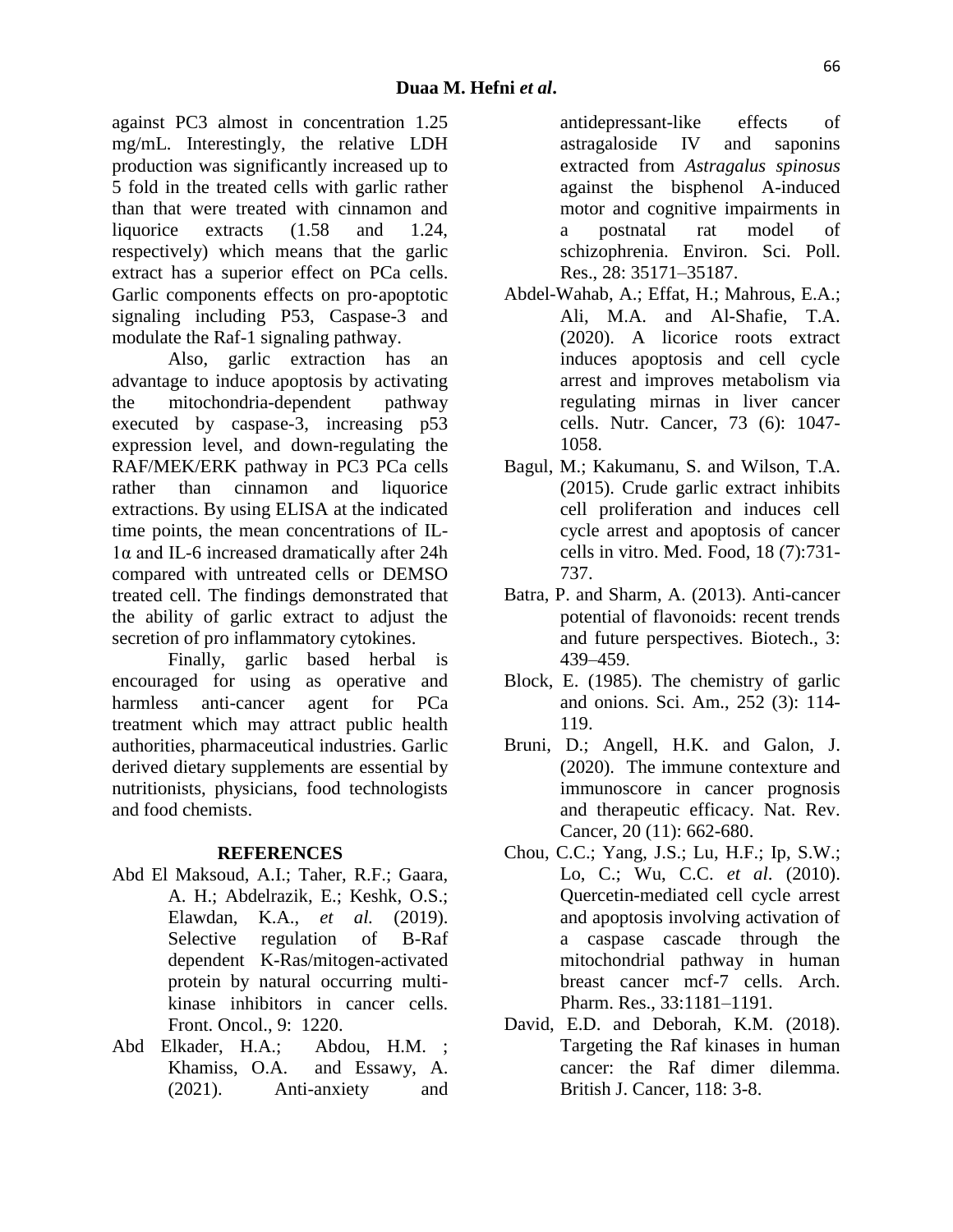- Doll, R. (1992). The lessons of life: keynote address to the nutrition and cancer conference. Cancer Res., 52: 2024- 2029.
- Dunn, M.W. and Kazer, M.W. (2011). Prostate cancer overview. Semin. Oncol. Nurs., 27: 241-250.
- Dutta, A. and Chakraborty, A. (2018). Cinnamon in Anticancer Armamentarium: A molecular approach. J. Toxicol., 2018:1-8.
- El-Fadl, H.M.A.; Hagag, N.M.; El-Shafei, R.A.; Khayri, M.H.; El-Gedawy, G.; Maksoud, A.I.A. *et al*. (2021). Effective targeting of Raf-1 and its associated autophagy by novel extracted peptide for treating breast cancer Cells. Front. Oncol., 11: 3317.
- Feldman, B.J. and Feldman, D. (2001). The development of Androgen independent prostate cancer. Nat. Rev. Cancer, 1(1): 34-45.
- Fu, L.; Xu, B.T.; Xu, X.R.; Gan, R.Y.; Zhang, Y.; Xia, E.Q. and Li, H.B. (2011). Antioxidant capacities and total phenolic contents of 62 fruits. Food Chem., 129:345–350.
- Fu, L.; Xu, B.T.; Xu, X.R.; Qin, X.S.; Gan, R.Y. and Li, H.B. (2010). Antioxidant capacities and total phenolic contents of 56 wild fruits from South China. Molecules, 15: 8602–8617.
- Georgios, K.; James, J.H. and Bal, L.L. (2016). Bioactive natural products for chemo-prevention and treatment of castration resistant prostate cancer. Semin. Cancer Biol., 40 (41): 160-169.
- Halimah, E.; Diantini, A.; Destiani, D.P.; Pradipta, I.S.; Sastramihardja, H.S.; Lestari, K., *et al.* (2015). Induction of caspase cascade pathway by

kaempferol-3-O-rhamnoside in LNCaP prostate cancer cell lines. Biomed. Ref., 3:115-117.

- Huggins, C. (1978). Endocrine-induced Regression of Cancers. Am J Surg., 136 (2): 233-238.
- Inbathamizh, L. and Padmini, E. (2013). Quinic acid as a potent drug candidate for prostate cancer- a comparative pharma cokineticapproach. Asian J. Pharm. Clin., 6 (4): 106-112.
- Kayiran, S.D.; Ozkan, E.E.; Kara, E.M.; Yilmaz, M.A.; Zengin, G. and Boga, M. (2019). Comprehensive analysis of an uninvestigated wild edible medicinal garlic species from Turkey: Allium macrochaetum Boiss. & Hausskn. J Food Biochem., 43, e12928: 1-10.
- Khalil, H.; Abd El Maksoud, A.I.; Alian, A.; El-Hamady, W.A.; Daif, A.A.; Awad, A.M., *et al*. (2020). Interruption of autophagosome formation in cardiovascular disease, an evidence for protective response of autophagy. Immunol. Invest., 49: 249–263.
- Khalil, H.; Abd El Maksoud, A.I.; Roshdey,T. and El-Masry, S. (2019). Guava flavonoid glycosides prevent influenza a virus infection via rescue of P53 activity. J. Med. Virol., 91:  $45 - 55$ .
- Khalil, H.; Arfa, M.; El-Masrey, S.; EL-Sherbini, S. and Abd-Elaziz, A. (2017). Single nucleotide polymorphisms of interleukins associated with hepatitis C virus infection in Egypt. J. Infect. Dev. Ctries, 11: 261–268.
- Khalil, H.; El Malah, T.; El Maksoud, A.I.A.; El Halfawy, I.; El Rashedy, A.A. and El Hefnawy, M. (2017).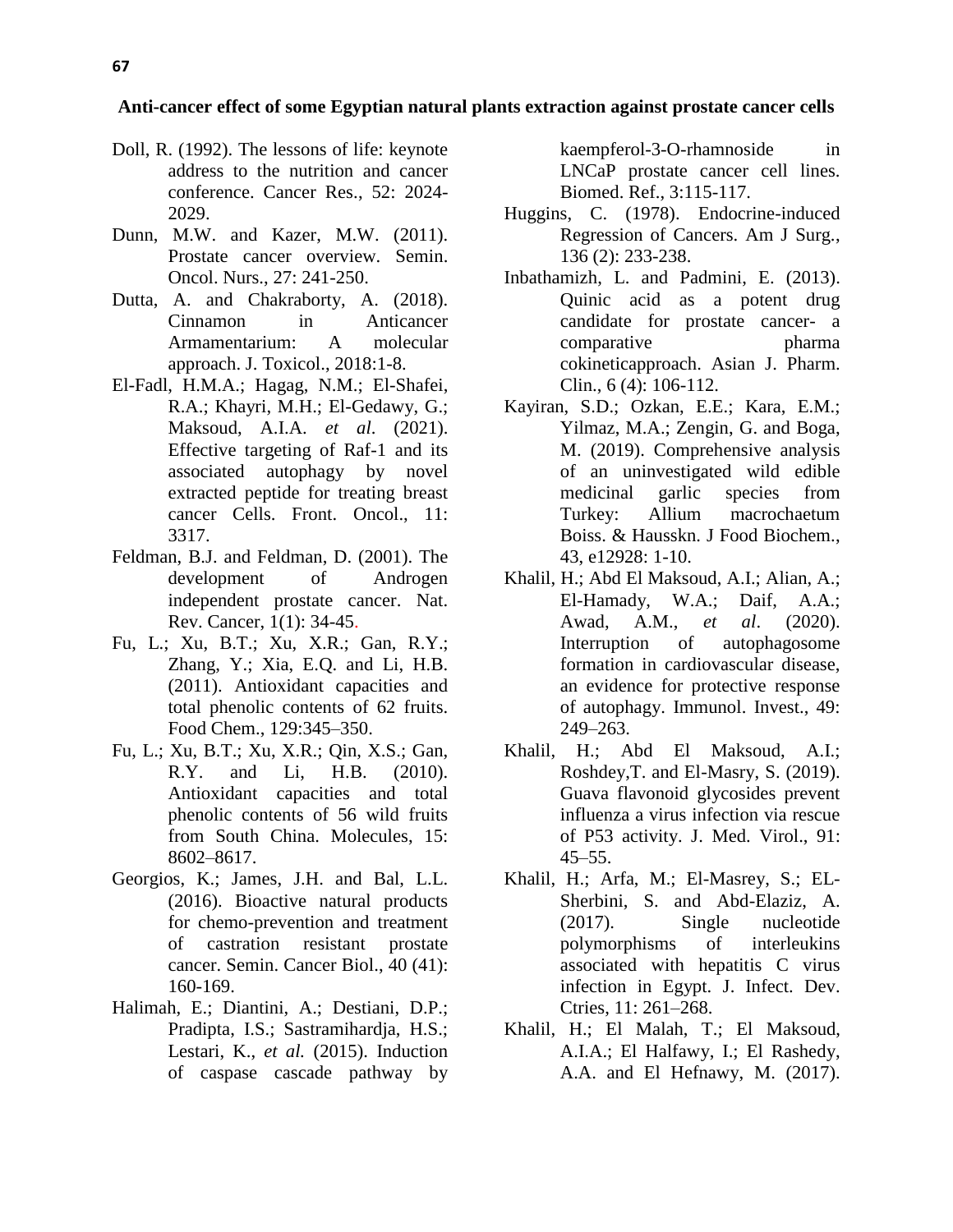Identification of novel and efficacious chemical compounds that disturb influenza a virus entry in vitro. Front Cell Infect Microbiol., 7: 1-11.

- Khalil, H. (2012). Influenza A virus stimulates autophagy to undermine host cell IFN-β production. Egypt. J. Biochem. Mol. Biol., 30: 283–299.
- Koppikar, S.J.; Choudhari, A.S.; Suryavanshi, S.A.; Kumari, S.; Chattopadhyay, S. and Kaul-Ghanekar, R. (2010). Aqueos cinnamon extract (ACE-c) from the bark of cinnamomum cassia causes apoptosis in human cervical cancer cell line (Sitta) through loss of mitochondrial membrane potential. BMC cancer, 10: 210.
- Kotb, A.F. and Elabbady, A.A. (2011). Prognostic factors for the development of biochemical recurrence after radical prostatectomy. Prostate Cancer, 2011: 485189.
- Kuramoto, K.; Suzuki, S.; Sakaki, H.; Takeda, H.; Sanomachi, T.; Seino, S., *et al.* (2017). Licochalcone a specifically induces cell death in glioma stem cells via mitochondrial dysfunction. FEBS open Bio., 7 (6): 835-844.
- Lawrence, M.G.; Lai, J. and Clements, J.A. (2010). Kallikreins on steroids: structure, function, and hormonal regulation of prostate-specific antigen and the extended kallikrein locus. Endocr. Rev., 31(4): 407–446.
- Lee, K-C.; Teng, C-C.; Shen, C-H.; Huang, W-S.; Lu, C-C.; Kuo, H-C., *et al.* (2018). Protective effect of black garlic extracts on tert-Butyl hydroperoxide-induced injury in hepatocytes via a c-Jun N-terminal kinase-dependent mechanism. Exp. Ther. Med., 15 (3): 2468-2474.
- Li, F.; Li, S.; Li, H.B.; Deng, G.F.; Ling, W.H. and Xu, X.R. (2013). Antiproliferative activities of tea and herbal infusions. Food Funct., 4: 530–538.
- Li, Y.; Zhang, J.J.; Xu, D.P.; Zhou, T.; Zhou, Y.; Li, S. and Li, H.B. (2016). Bioactivities and health benefits of wild fruits. Int. J. Mol. Sci., 17: 1258.
- Rao, X.; Huang, X.; Zhou, Z. and Lin, X. (2013). An improvement of the2– delta delta (CT) method for quantitative real-time polymerase chain reaction data analysis. Biostat Bioinforma Biomath., 3 (3): 71–85.
- Sahand, S.; Amirhossein, D.; Mohammed, H.P.; Nasrin, S.; Reza, A.; Roxana, S., *et al.* (2019). Anti- cancer effects of cinnamon: Insights into its apoptosis effects. Eur. J. Med. Chem., 178: 131-140.
- Siegel, R.L.; Miller, K.D.; Fedewa, S.A.; Ahnen, D.J.; Meester, R.G.S.; Barzi, A. *et al*. (2017). Colorectal cancer statistics. CA Cancer J. Clin., 67 (3): 177-193.
- Takim, K.; Yigin, A.; Koyuncu, I.; Kya, R. and Gülçin, İ. (2021). Anticancer, anticholinesterase and antidiabetic activities of tunceli garlic (Allium tuncelianum): determining its phytochemical content by LC– MS/MS analysis. J. Food, 15: 3323- 3335.
- Tigu, A.B.; Moldovan, C.S.; Toma, V.; Farcas, A.D.; Mot, A.C.; Jurj, A., *et al.* (2021). Phytochemical analysis and in vitro effects of *Allium fistulosum L* and *Allium sativum L* extracts on human normal and tumor cell lines: Acomparative study. Molecules, 26 (3): 574.
- Torre, L.A.; Bray, F.; Siegel, R.L.; Ferlay, J.; Lortet-Tieulent, J. and Jemal, A.